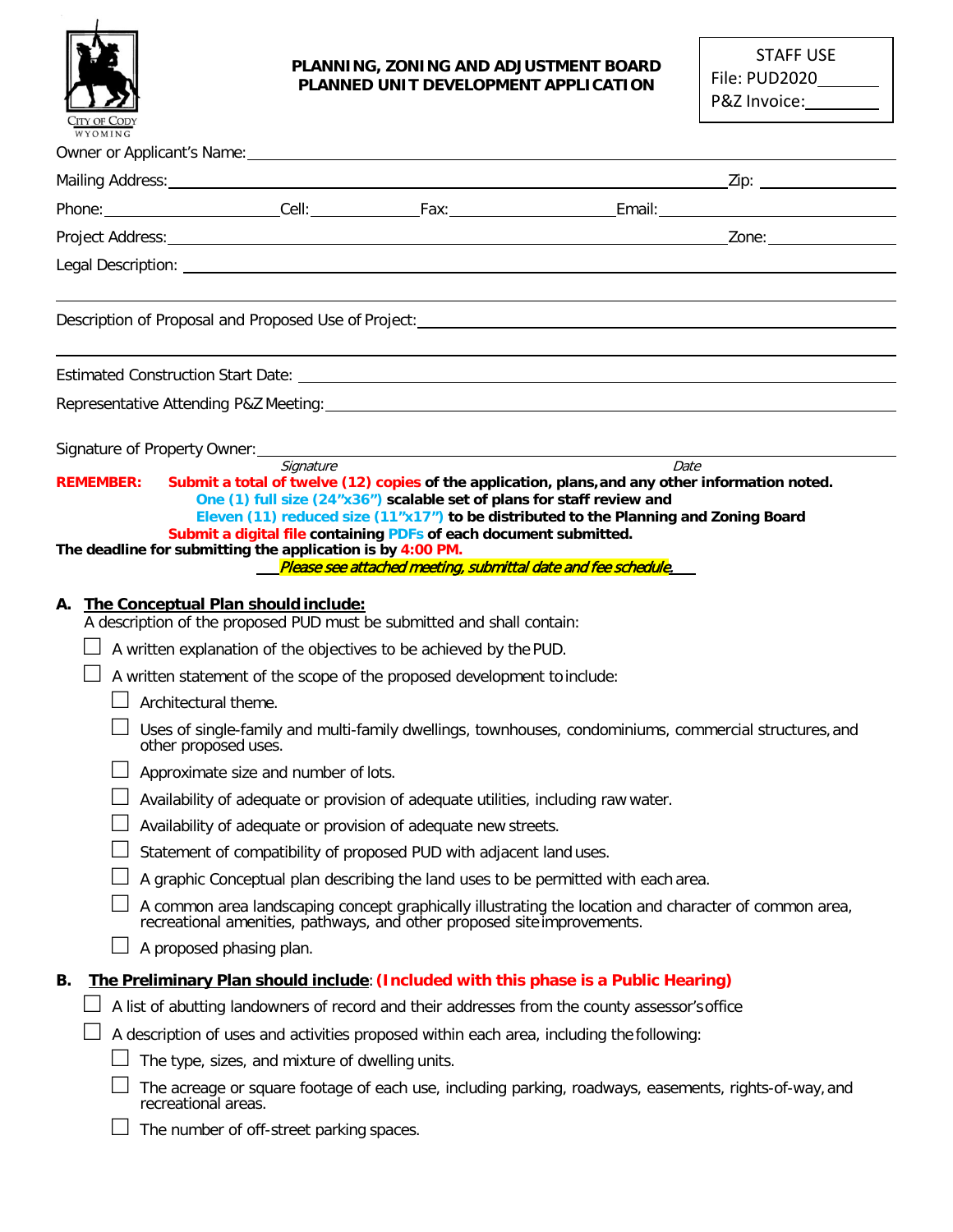| Any other applicable restrictions such as building setbacks, structural height limits, access, grades, or widths<br>of roads.                                                                                                                                                                                                                                                                                                                                                         |
|---------------------------------------------------------------------------------------------------------------------------------------------------------------------------------------------------------------------------------------------------------------------------------------------------------------------------------------------------------------------------------------------------------------------------------------------------------------------------------------|
| The overall density for the entire PUD, as well as the ratio of common area in areas to be developed, stated<br>on a percentage basis, including the number of square feet.                                                                                                                                                                                                                                                                                                           |
| A written statement by a registered professional engineer, which shall describe the following:                                                                                                                                                                                                                                                                                                                                                                                        |
| The proposed method and arrangement for connection to the municipal water system, and the projected<br>⊔<br>usage and needs.                                                                                                                                                                                                                                                                                                                                                          |
| The proposed method and arrangement for connecting to the municipal sewer system, and the projected<br>□<br>usage and needs.                                                                                                                                                                                                                                                                                                                                                          |
| The soil, geological, and ground water conditions of the site and the manner in which storm drainage will<br>□<br>be handled.                                                                                                                                                                                                                                                                                                                                                         |
| The manner in which raw water or irrigation water will be provided.<br>□                                                                                                                                                                                                                                                                                                                                                                                                              |
| If the PUD is to be developed in phases, a description of each phase and an estimated date of completion for<br>each phase. Any substantial change or alteration in the design of the PUD or completion schedule will require<br>the owner to submit an amended plan in compliance with the most current rules and regulations adopted by<br>the City of Cody.                                                                                                                        |
| The applicant shall provide an estimate of water consumption and amount of sanitary sewer discharge based<br>on the proposed land use plan.                                                                                                                                                                                                                                                                                                                                           |
| Appendices:<br>Appendix 1 (Site Plans Check List) See Attached<br>Appendix 2 (Traffic Impact Analysis Check List) See Attached<br>Appendix 3 (Landscape and Common Area Plan Check List) See Attached<br>Appendix 4 (Master Utility plan Check List) See Attached<br>Appendix 5 (Drainage Study and Site Detention Plan Check List) See Attached<br>Appendix 6 (Common Area Maintenance Plan Check List) See Attached<br>Appendix 7 (PUD Design Objectives Review Forms) See Attached |
| Primary Contact.                                                                                                                                                                                                                                                                                                                                                                                                                                                                      |
|                                                                                                                                                                                                                                                                                                                                                                                                                                                                                       |
| Scale not less than $1'' = 100'$ and shown on plans.                                                                                                                                                                                                                                                                                                                                                                                                                                  |
| 24" x 36" reproducible.                                                                                                                                                                                                                                                                                                                                                                                                                                                               |
| Name of PUD.                                                                                                                                                                                                                                                                                                                                                                                                                                                                          |
| Location/Boundaries tied to official government survey.                                                                                                                                                                                                                                                                                                                                                                                                                               |
| Names and address of subdivider, designer of PUD, licensed PE or LS.                                                                                                                                                                                                                                                                                                                                                                                                                  |
| Date of preparation.                                                                                                                                                                                                                                                                                                                                                                                                                                                                  |
| North Arrow.                                                                                                                                                                                                                                                                                                                                                                                                                                                                          |
| Exact bearings/distance dimensions.                                                                                                                                                                                                                                                                                                                                                                                                                                                   |
| Total acreage.                                                                                                                                                                                                                                                                                                                                                                                                                                                                        |
| All proposed subdivided lands.                                                                                                                                                                                                                                                                                                                                                                                                                                                        |
| All lands and owners adjacent to proposed lands within 200ft.                                                                                                                                                                                                                                                                                                                                                                                                                         |
| Location/dimensions and names of proposed streets, typical cross-sections, alleys, easements, lot lines.                                                                                                                                                                                                                                                                                                                                                                              |
| Contour lines.                                                                                                                                                                                                                                                                                                                                                                                                                                                                        |
| Designated flood areas.                                                                                                                                                                                                                                                                                                                                                                                                                                                               |
| Lot designated/lot size.                                                                                                                                                                                                                                                                                                                                                                                                                                                              |
| Names of adjacent subdivisions.                                                                                                                                                                                                                                                                                                                                                                                                                                                       |
| Existing Utilities including: location within subdivision, size, grade, type of material, approx. depth of bury,<br>service locations.                                                                                                                                                                                                                                                                                                                                                |
| Existing Utilities including: location adjacent to subdivision, size grade, type of material, approx. bury depth.                                                                                                                                                                                                                                                                                                                                                                     |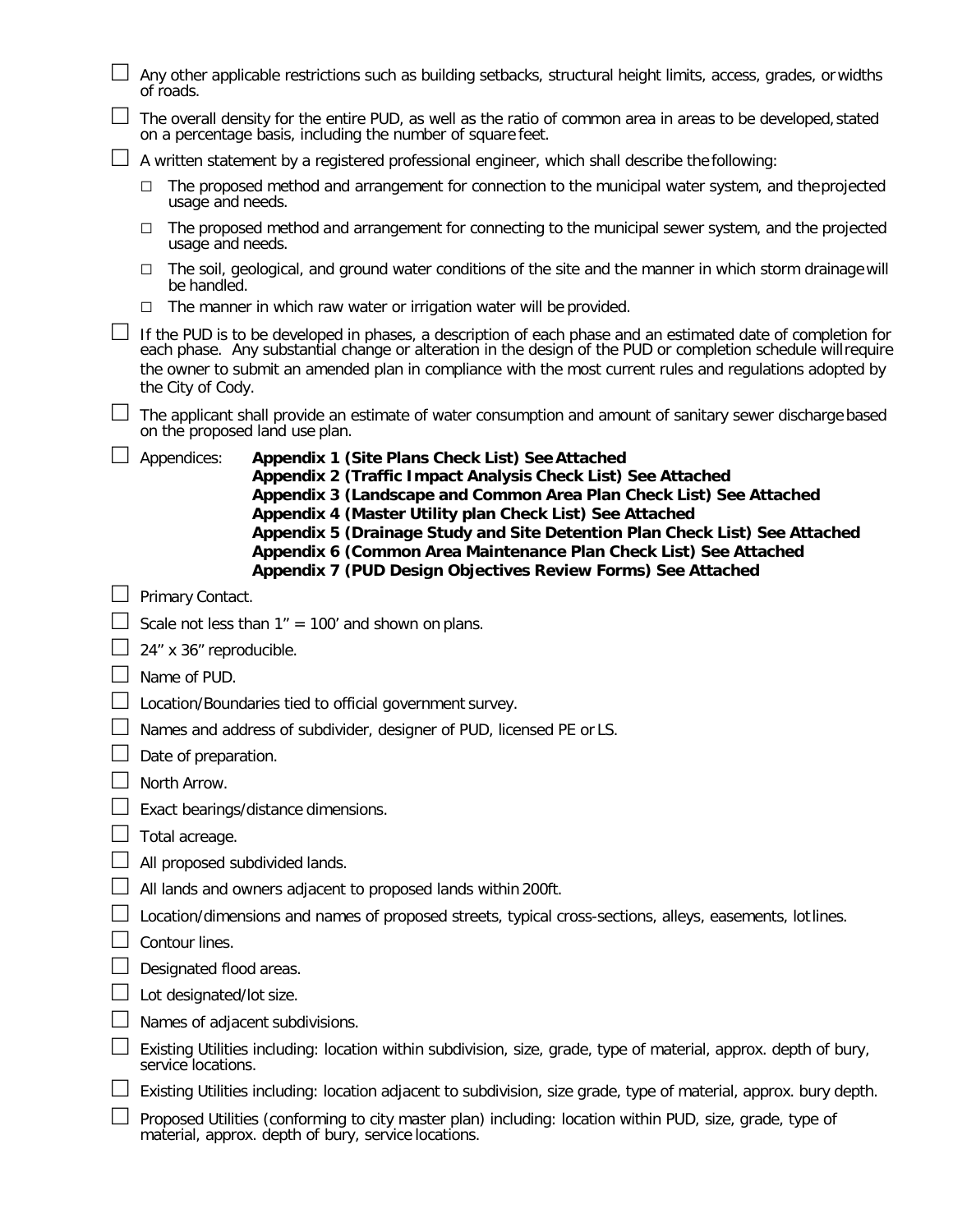- $\Box$  Drainage plan.
- □ Proposed Street and Traffic Signs.

## **Supplemental Materials**

- □ Warranty Deed
- $\Box$  Copies of easements/rights of ways.
- $\Box$  Written requests for variances to regulations.
- □ Proposed Utilities systems.
- □ Water line design.
- □ Surface improvements.
- $\Box$  Any additional preliminary information pertaining to utility systems.
- $\Box$  Agreement for transfer of water rights to the city.
- □ Common Area
- $\Box$  CD containing digital files of all maps and drawings submitted for this application.
- $\Box$  Application fees due upon submittal to City of Cody.

## **C. The Final Plan/Plat should include**:

- Scale of not less than  $1" = 100'$  and shown on plans.
- $\Box$  24" x 36" reproducible.
- $\Box$  Name of PUD.
- $\Box$  Date of preparation.
- $\Box$  North arrow.
- $\Box$  Legal description of property to be divided.
- $\Box$  Primary control points.
- $\Box$  Tract boundary lines, right-of-ways lines (streets & easements), lot lines with accurate dimensions, bearings or angles.
- $\Box$  Curve data (spirals not permitted).
- $\Box$  Right-of-way widths for each street, alley or other right-of-way.

## **Supplemental Materials**

- $\exists$  Statement from the state engineers office regarding water rights.
- $\Box$  Utility company statements.
- $\Box$  Covenants.
- $\Box$  Three sets of approved plans and specifications for improvements to be installed with appropriate signatures of federal agencies, local agencies and companies affected by development (ie. **DEQ Approval**).
- $\Box$  Deed for open space land to city or cash in lieu of open space received.
- $\Box$  Special requirements by P&Z or Council.
- $\Box$  Utility fees paid.
- $\Box$  Application fees due upon submittal to City of Cody.

### **After Final Plat Approval by P&Z & Council**

- $\Box$  2 Mylar copies of signed/sealed and filed final plat.
- $\Box$  Electronic copy of subdivision providing the following data:

Prior to recordation of the Final Plat, electronic media shall be provided in AutoCad.dwg or AutoCad.dxf format, which contains the physical features of the survey for this development. The drawings shall be referenced to a known coordinate system. A Project (PRJ) file should be submitted. If not, include a text file with all the parameters describing the datum, projection and coordinate system used for the project. The drawings shall include either a data dictionary to explain the layers, or a self-explanatory layering system.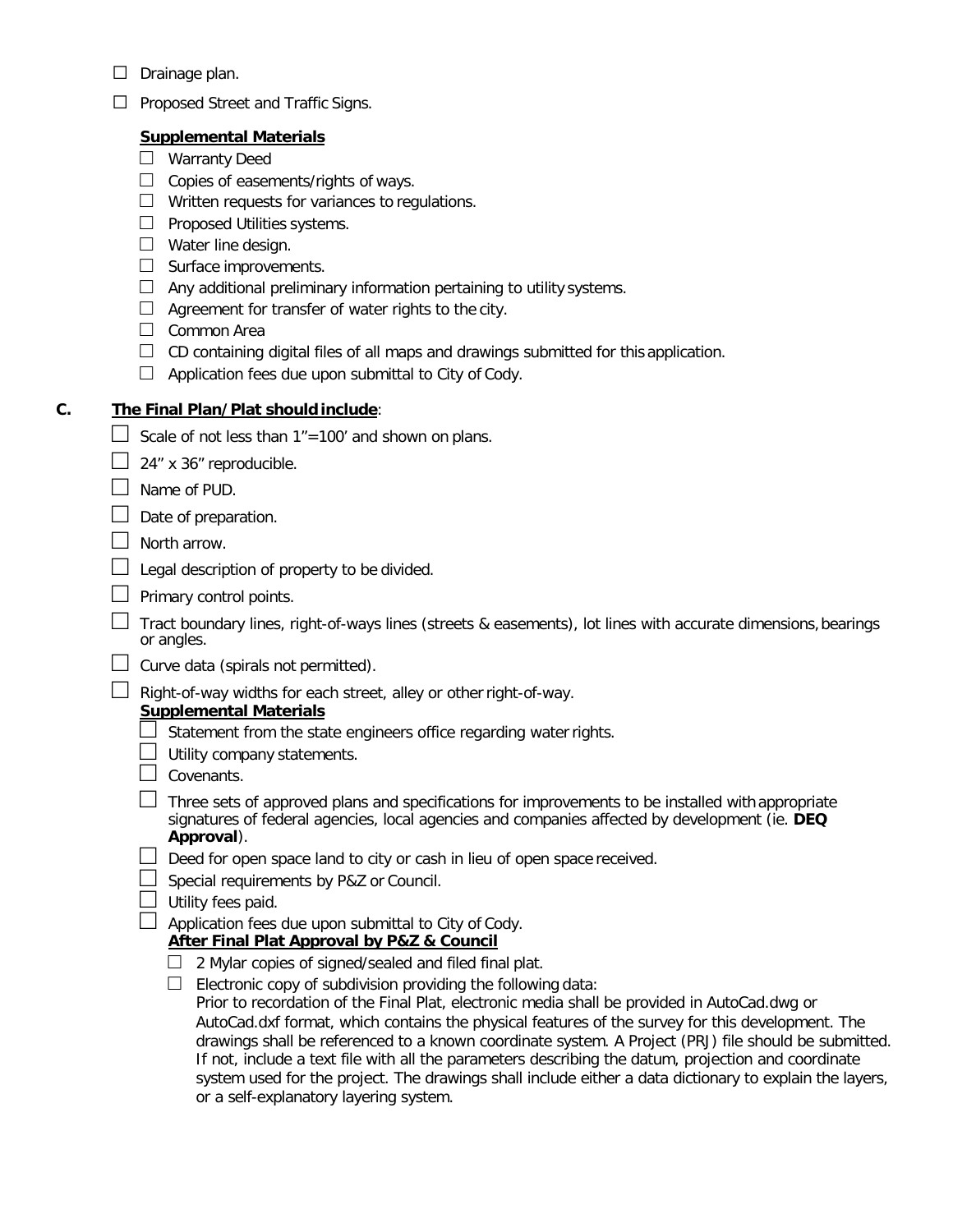#### **Appendix 1. (Site Plans**)

#### **A. Submittal Requirements**

The site plan is a plot plan of the entire area to be developed, which shows location and size of buildings, the size and area of the land under consideration, street names and widths, parking area size, and all other items required on the following site plan checklist. A site plan is required for all PUDs, and must be prepared by an architect, a civil engineer, a land surveyor, or a planner and must comply with the standards and requirements set forth in this Appendix. A complete site plan application consists of:

|  | $\Box$ The site plan application form. |
|--|----------------------------------------|
|  |                                        |

 $\Box$  Vicinity map (8  $\frac{1}{2}$  x 11" or if less than one acre, a scale of 1":200")

 $\Box$  12 copies of a site plan and site plan checklist.

- $\Box$  Drainage Study and Site Detention Plan, see appendix number 5.
- $\Box$  Traffic Impact Analysis; see appendix number 2.
	- □ Master Utility Plan, see appendix number 4.

□ Landscape Common Area Common area Plan; see appendix number 3.

#### **Objectives:**

- $\Box$  To insure compliance with Subdivision Regulations, and all drainage, safety, utilities, natural hazard, traffic, and easement provisions required by City rules, regulations, and plans.
- $\Box$  To provide a smooth transition between adjoining properties.
- $\Box$  To facilitate the review of new developments by appropriate departments of the City.
- $\Box$  To streamline the development application, review, and approval process.

#### **B. Site plan check list**

All items on the following checklist must be addressed on a site plan. All proposed items addressed on the checklist must be included in the finished physical development as designated on the approved site plan.

- Legal description and common address of the proposed site.
- $\perp$  Title block stating names of project, name, address, and telephone number ofowner and designer.
- $\Box$  Names and addresses of all abutting property owners and assessor's parcel number.
- □ Surrounding land uses and zoning on all abutting sides, including those lands separated from the site by a street, alley, or other roadway.
- $\Box$  Current zoning of the land under consideration and proposed zoning, if applicable.
- $\Box$  North arrow, scale of site plan to be 1"=10' or a multiple thereof, date site plan was prepared.
- $\Box$  Land area dimensions.
- Dimensions of all setbacks and heights of all proposed structures.
- □ Location and dimensions of all proposed off-street loading dock areas, including street access and traffic flow to these areas.
- $\Box$  Location of all trash receptacles.
- $\Box$  Dimensions and locations of all advertising signs and fences.
- $\perp$  Location of existing and proposed exterior lighting, heights of poles, and size and number offixtures.
- Names and widths of all adjacent streets; dimensions and locations of all public and private roadways, streets, or driveways, both paved and unpaved, including rights-of-way, pavement width, and proposed uses of rights-ofway.
- $\Box$  Location and dimensions of existing and proposed curb cuts and sidewalks.
- $\Box$  Off-street parking spaces, locations and dimensions, layout, traffic control, compact and handicapped parking spaces, including all surface markings such as directional arrows.
- $\Box$  Types of ground or yard surfacing throughout, grass, paving, gravel, etc.
- $\Box$  Existing and proposed easements.
- $\Box$  Vicinity map at a scale of 1"=600' clearly indicating the location of the site.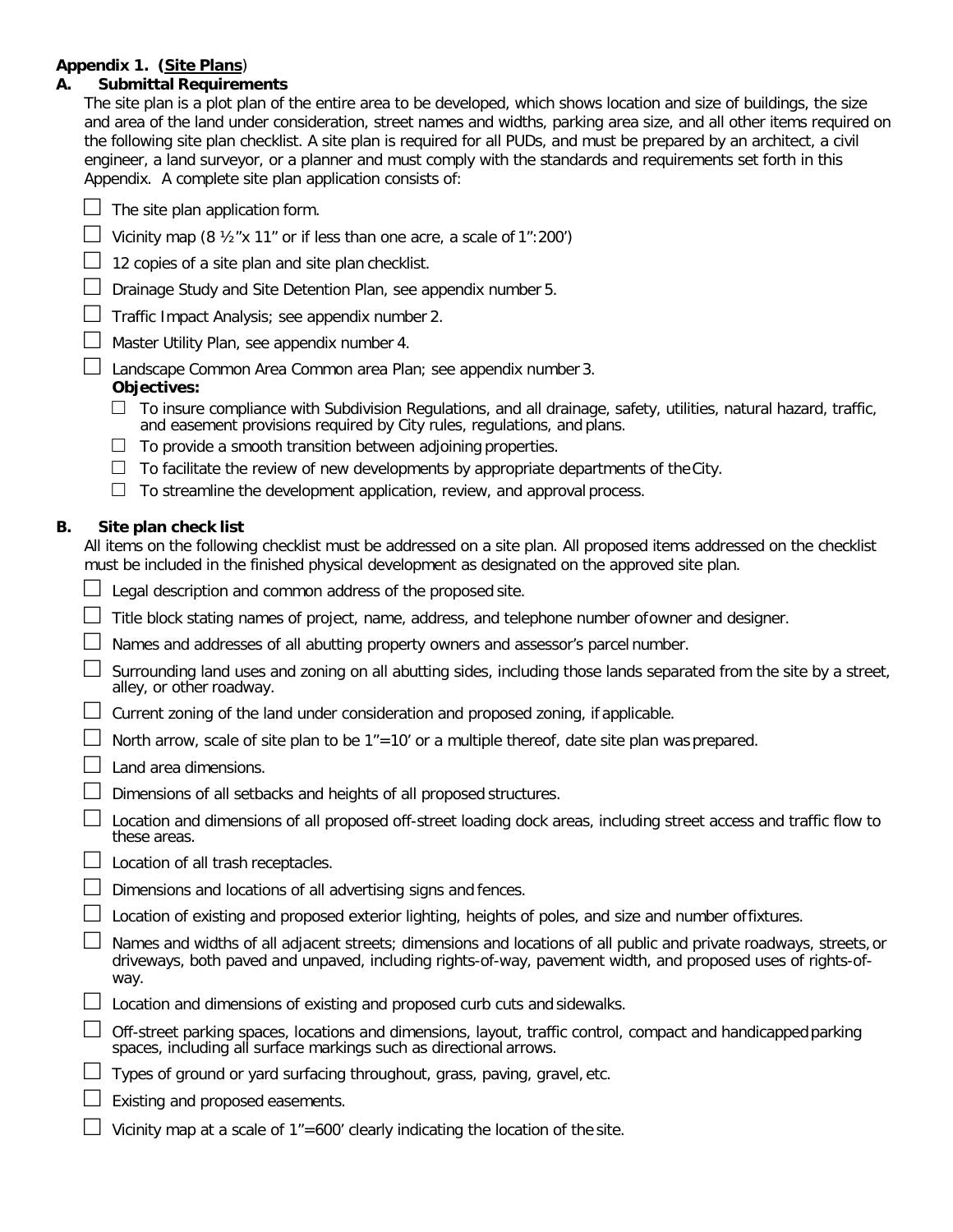#### **General notes that summarize:**

- $\Box$  Total land area in acres or square feet.
- $\Box$  Total building area in square feet (building footprint and total floor area).
- $\Box$  Percentage of land covered by buildings.
- $\Box$  Number and type (single family, duplex, etc.) of housing units.
- $\Box$  Structure height(s).
- $\Box$  Number of stories and square footage per story of leasable space.
- $\Box$  Total number of parking spaces.
- $\Box$  Square footage of parking area(s).
- $\Box$  Square footage of all landscaped areas and common areas.
- $\Box$  Percentage of site covered by landscaping.
- $\Box$  Existing and proposed contours in intervals acceptable to the City Engineer.
- $\Box$  Finish Floor Elevations and Architectural Elevations of the buildings(s) to be constructed (front, rear, side).
- $\Box$  Surface drainage plan for all sites.
- $\Box$  Pavement design report for parking areas.
- $\Box$  Traffic study, as required by City Engineer.

## **Appendix 2. (Traffic Impact Analysis)**

## **A. The traffic impact analysis shall include:**

- $\Box$  Land Use and Trip Generation
	- $\Box$  A table of each type of land use, the number of units or square footage, as appropriate.
	- $\Box$  Trip rates used (daily and peak hour) and resulting trip generation.
- $\Box$  Traffic graphics showing AM and PM peak and total site generated traffic.
- $\Box$  AM and PM Capacity Analysis
	- $\Box$  An AM and PM peak hour capacity analysis shall be provided for all major drive accesses that intersect collector or arterial streets and all arterial-arterial, collector-collector, and arterial-collector intersectionswithin one mile of the site, or as directed by the Public Works Director.
- $\Box$  Location of approaches
- $\Box$  Circulation and channelization patterns
- $\Box$  Location and type of traffic-control devices
- $\Box$  Pedestrian systems
- □ Bicycle systems
- $\Box$  Projected turning movements
- $\Box$  Impact on surrounding existing street intersections
- $\Box$  Proposed actions to mitigate traffic impacts related to the proposed development.

## **B. Report format shall be:**

- $\Box$  Trip Generation using Institute of Transportation Engineers Trip Generation Manual.
- $\Box$  Trip Distribution
- □ Traffic Assignment
- $\Box$  Capacity Analysis
- $\Box$  Evaluation

 $\Box$  Recommended Access Plan, including access points, modifications and any mitigation techniques.

## **C. Summary Analysis explaining:**

- $\Box$  The proposed access points for the project, their location, and the rationale for their placement in terms of circulation.
	- □ Future off-site road improvements for the access, which roads they will be, the projected time frame for their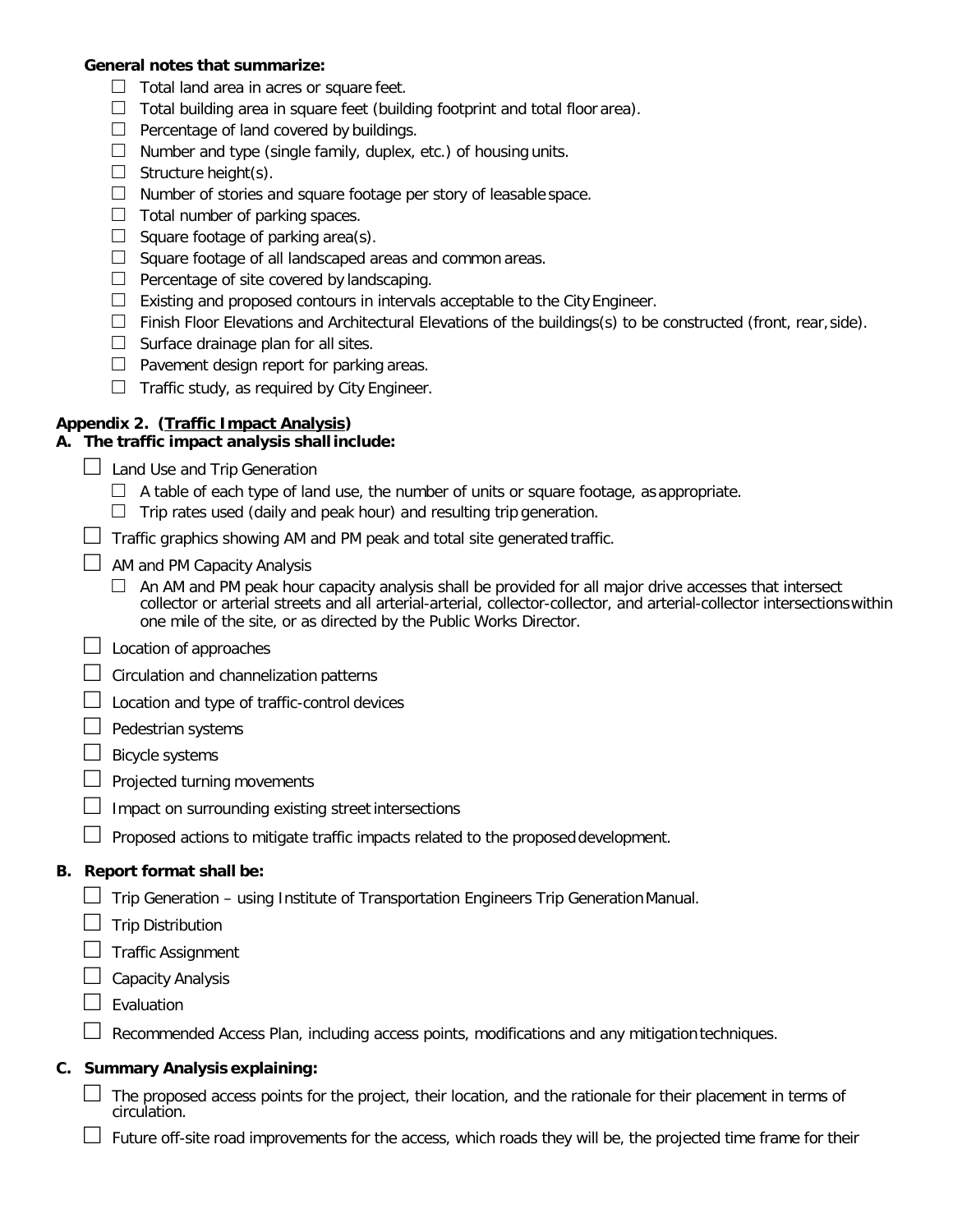|  |  |  |  | $\Box$ ADT and level of service changes to all streets. |
|--|--|--|--|---------------------------------------------------------|
|  |  |  |  |                                                         |

 $\Box$  How the PUD will minimize traffic impacts to existing streets.

 $\Box$  Describe bicycle and pedestrian pathways within the development, if used.

#### **Appendix 3. (Landscape and Commons Area Plan)**

#### **Landscape and Common area Plan Check List**

All items on the following checklist must be addressed on a landscape and commons area plan. All proposed items addressed on the checklist must be included in the finished physical development as designated on the approved landscape and commons area plan.

| Scale: $\frac{1}{4}$ " = 1'-0" to 1" = 40' |  |  |
|--------------------------------------------|--|--|
|                                            |  |  |

- $\Box$  Property lines, easements, and public rights-of-way, including clear vision triangles.
- $\Box$  All existing and proposed buildings or structures.
- $\Box$  Drive approaches, parking spaces, light standards, circulation and pedestrian walkways.
- $\Box$  Location and spacing of proposed plant materials.
- $\perp$  Location of existing trees or landscaping to be preserved or eliminated.

| $\Box$ Types and locations of new vegetation identified by botanical and common names and listed on a plantschedule. |  |
|----------------------------------------------------------------------------------------------------------------------|--|
|                                                                                                                      |  |

- $\Box$  Size of materials to be used.
- $\Box$  Quantity of each planting material to be used.
- $\Box$  Types and location of inorganic landscaping material.
- $\Box$  Locations of walls, fences, and refuse storage areas.
- $\Box$  Methods of protecting the landscaped areas.
- $\Box$  Proposed treatment of all ground surfaces (concrete or asphalt paving, pavers, turf orgravel).
- □ For areas requiring watering or irrigation, specify the means this is to be accomplished, i.e., automaticlawn<br>sprinkler system, and source of water.
- $\Box$  A performance bond or letter of credit for one hundred fifty (150) percent of the landscaping materials and labor cost shall be posted with the City of Cody to ensure complete and timely installation of the specified

#### **Appendix 4 (Master Utility Plan)**

#### **A. The utility plan shall include:**

- $\Box$  Title of development.
- $\Box$  Label "Master Utility Plan".<br> $\Box$  Plans must be prepared in

| $\Box$ Plans must be prepared in a format to drafting standards approved by the Planning Department at ascale |
|---------------------------------------------------------------------------------------------------------------|
| between $1" = 20'$ and $1" = 50'$ .                                                                           |

- $\Box$  Existing and proposed street names labeled.
- $\Box$  Location of all proposed and existing lot lines.
- $\Box$  "Ties" to control points shall be indicated with the township, section and range indicated.
- □ Block and lot numbers.
- □ City of Cody Datum and Benchmark.
- □ Vicinity map (8 ½" x 11") indicating site and adjacent streets. If site is less than one acre, map must be drawn at a minimum of 1": 200'.
- $\Box$  Location of all proposed and existing easements and/or rights-of-way appropriately dimensioned.
- $\Box$  Topography indicated using 2-foot vertical contour lines on City of Cody datum.
- □ Scale and north arrow.
- $\exists$  Existing and proposed utilities (separation between utilities must be indicated).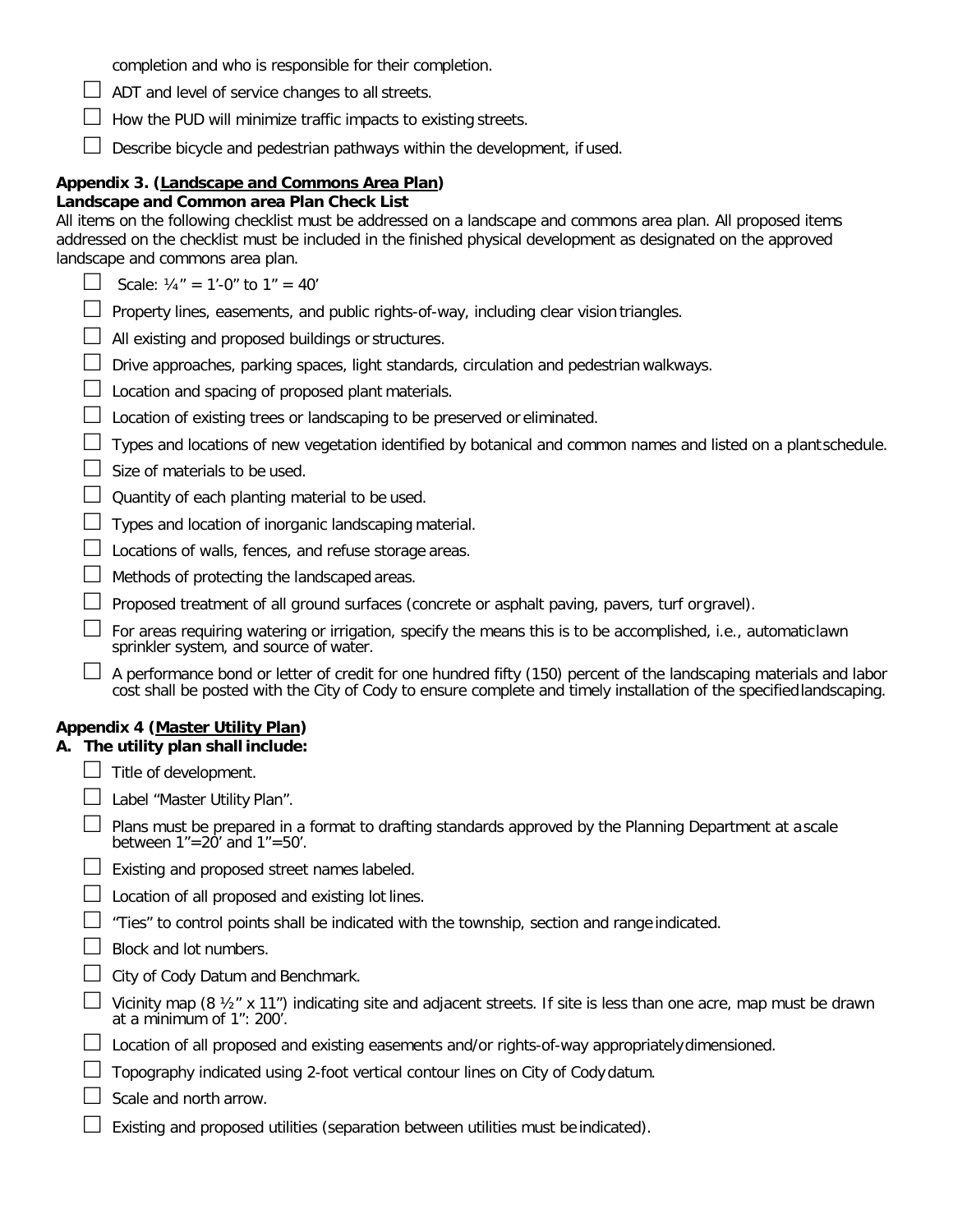- $\Box$  Pipe material, size, and class for all existing and proposed lines.
- $\Box$  Existing and proposed service lines (each proposed unit is to have separate sewer and water service).
- $\Box$  Location of service meters for water, gas, and electric.
- $\Box$  Angles at alignment changes.
- $\Box$  Test hole locations when applicable.

#### **B. Sewer System Plan Components**

- $\Box$  Locate and number all existing and proposed manholes.
- $\Box$  Dimensioned distances between manholes.
- $\Box$  Flowline elevations at all manholes.
- $\Box$  Field verification of all existing sanitary sewer service lines.

#### **C. Water System Plan Components**

- $\Box$  Show looping system or prove looping requirements not applicable.
- $\Box$  Existing and proposed fire hydrant locations.
- $\Box$  Dimensioned distances of all main line runs.
- $\Box$  Locate proposed new water taps.
- $\Box$  Raw water system, if applicable.

#### **Appendix 5. (Drainage Study and Site Detention Plan)**

For all sites, within a PUD, a drainage study and site detention plan shall be submitted to the Public Works Director. These documents shall comply with the City's Master Storm Drainage Plan and provide for surface drainage and present the effect surface drainage will have on the area under consideration and all abutting areas.

#### **Appendix 6 (Common Area Maintenance Plan)**

The developer shall submit a legal instrument to the Community Development Department setting forth a plan providing for the permanent care and maintenance of common areas, recreational areas, private streets, communally owned facilities, and parking lots. The City of Cody will submit same to the City Attorney and it shall not be accepted by the City of Cody until approved as to legal form and effect.

If the common area is deeded to a landowner's association, the applicant shall file the proposed documents governing the association. Such documents shall meet the following requirements:

 $\Box$  The landowners' association must be established before any residences are sold.

 $\Box$  Membership in the association must be mandatory for each owner.

□ Common area restrictions must be permanent and not for a period of years.

 $\Box$  The landowners' association must be made responsible for liability insurance, taxes, and maintenance of recreational and other facilities.

 $\perp$  The association must have the power to levy assessments that can become a lien on individual premises for the purpose of paying the cost of operating and maintaining common facilities.

 $\Box$  The governing board of any such association shall consist of at least five (5) members who shall be owners of property in the PUD.

#### **Appendix 7 (PUD Design Objective Review Forms - FILL OUT)**

- □ **Form 1 – All Development**
- □ **Form 2 – Residential Development**
- □ **Form 3 – Commercial Development**
- □ **Form 4 – Industrial Development**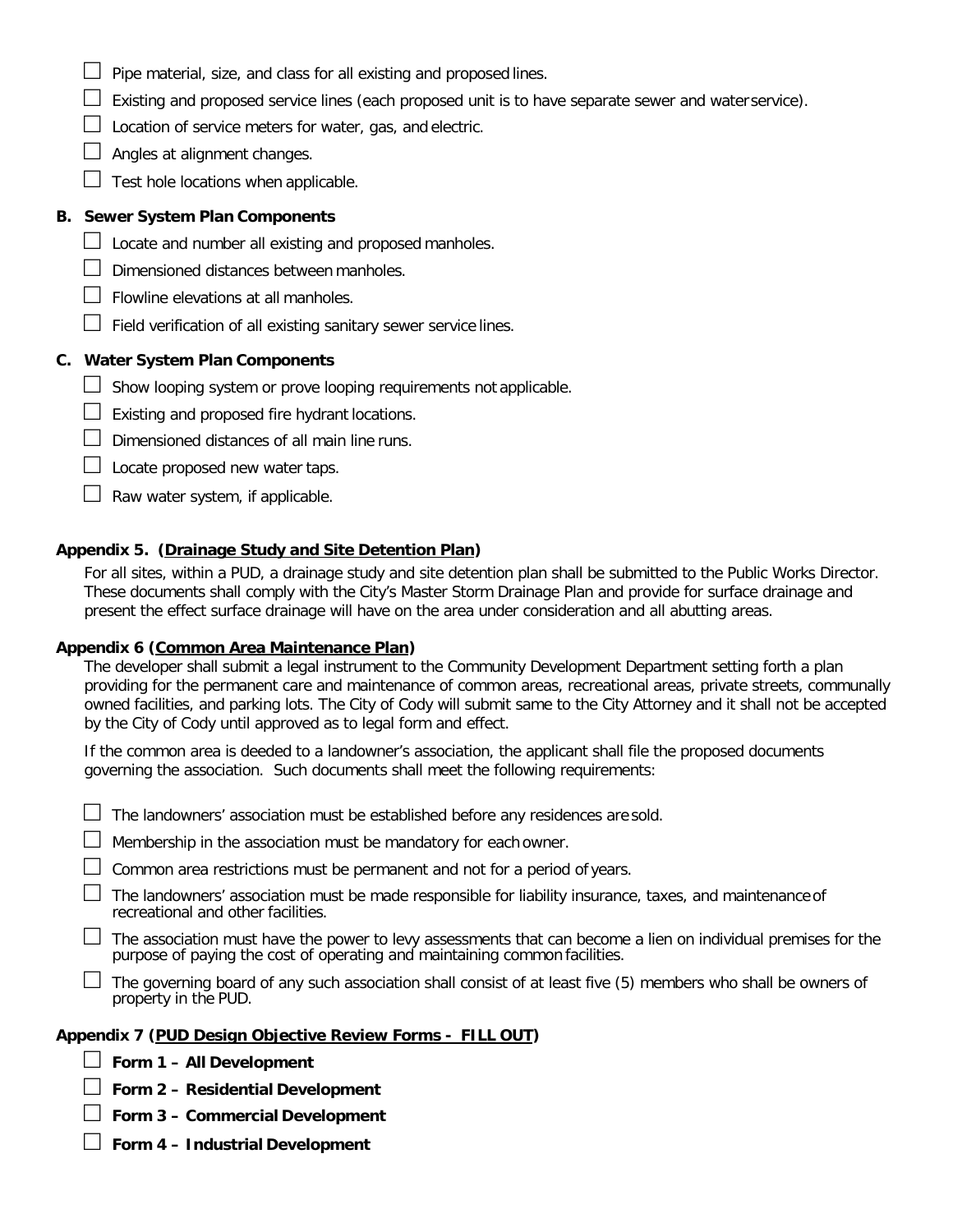#### **PROCESS**

1. Owner or representative submits all the required information as outlined within this application to the Community Development Department and pays fees listed below.

| <b>P&amp;Z Development/Application Fees</b> - Fees Listed Below:                                                    |                         |  |  |  |
|---------------------------------------------------------------------------------------------------------------------|-------------------------|--|--|--|
| Per Ordinance 2015-01 - Enacted January 20, 2015 - P&Z Development/Application Fees - Due at the time of Submittal. |                         |  |  |  |
| <b>Conceptual Plat</b>                                                                                              | \$250.00                |  |  |  |
| <b>Preliminary Plat</b>                                                                                             | \$350.00                |  |  |  |
| <b>Minor Adjustment</b>                                                                                             | \$100.00                |  |  |  |
| <b>Major Adjustment</b>                                                                                             | \$200.00                |  |  |  |
| <b>Final Plat</b>                                                                                                   | $$350 + $30.00$ per lot |  |  |  |
|                                                                                                                     |                         |  |  |  |

• **Applications WILL NOT BE REVIEWED until application/development fees have been paid. It is the responsibility of the customer to present receipt of payment or inform Planning Department staff of payment.**

- **A fee will be charged for each re-submittal of a plan.**
- 2. The Community Development Department staff distributes your application to all divisions for review (electric, water, wastewater, sanitation, street, building and engineering). There is a 4 week review period for all extensive site development plans submitted. Please use calendar below to determine the meeting date where your item will be presented before the Planning & Zoning Board.
- 3. The Community Development Department will provide a response to your request within 4 weeks of your submittal. Each phase of development (i.e. conceptual plans, preliminary plans and final plans/plats) is reviewed in the same manner.
- 4. If necessary, a meeting can be arranged between the owner/applicant with appropriate city staff to review the project and address any questions or concerns.
- 5. Your item is added to a Planning, Zoning and Adjustment Board meeting agenda. The Board will then review your proposal and make a recommendation to City Council for each phase of development review.
- 6. Your application is presented to City Council for review, approval or denial for each phase ofdevelopment.
- 7. After final plat has been approved, applicant has 100 days to file the plat at the courthouse to make it public record and begin selling parcels in said subdivision.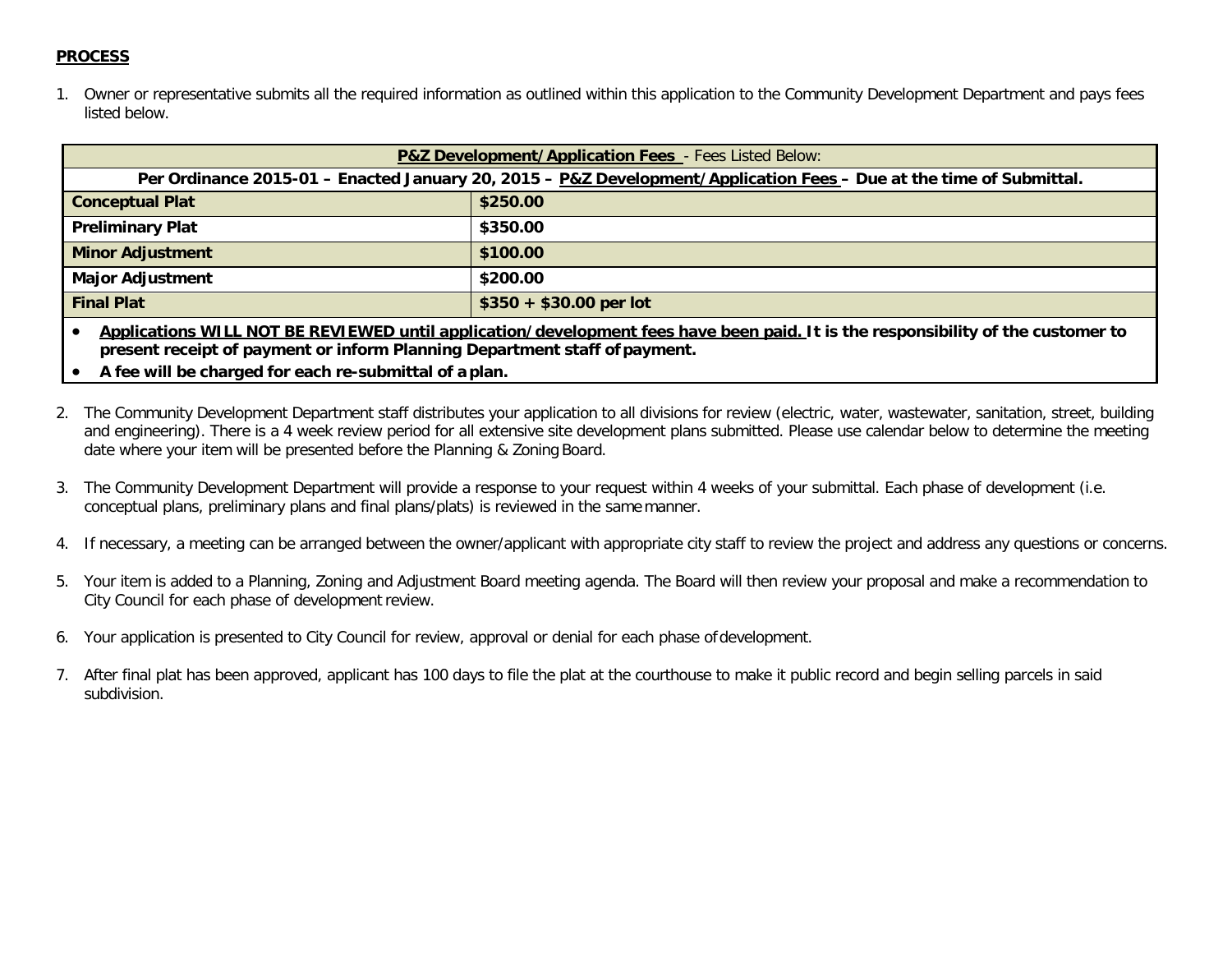## **7a CODY PUD REVIEW – ALL DEVELOPMENT**

#### **Application**

All land uses within a proposed Planned Unit Development shall be reviewed against, and comply with, the applicable objectives and criteria of the mandatory "All Development" group. If answers are other than "yes" or "no," provide supporting information.

REQUIRED CRITERIA:

#### **NEIGHBORHOOD COMPATIBILITY**

- 1. Is the development compatible with, and sensitive to the immediate environment of the site and the adjacent neighborhoods relative to building bulk and height, neighborhood identity, landscaping, historical character, orientation of buildings on the site and visual character?
- 2. Is the project designed so that additional traffic generation beyond what may be approved for underlying permitted uses does not have a significant adverse impact on adjacent and surrounding development?
- 3. Is the development in accordance with the adopted elements of the Cody Master Plan?

#### **PUBLIC FACILITIES, SERVICES AND TRANSPORTATION**

1. Does the development comply with all City design standards, requirements and specifications for the following services?

Cable Television **Electricity** Fire Protection Flood Hazard Areas Natural Gas Sanitary Supply Raw Water

Storm Drainage **Streets Telephone** Trails/Walks/Bikeways Water Supply Solid Waste Collection

- 2. Will the sewage generated by the development exceed the sanitary sewer system line and treatment capacity?
- 3. Will an adequate water supply exist to serve the development?
- 4. Will and adequate electrical power supply exist to serve the development?
- 5. Will the City street system be capable of handling the development's traffic generation?
- 6. Does the development provide adequate access for emergency service?
- 7. Are all vehicular use areas and exterior building areas provided with adequate security lighting?

|   | <b>YES</b> | <u>NO</u> | N/A |
|---|------------|-----------|-----|
| t |            |           |     |
|   |            |           |     |
| r |            |           |     |
|   | <b>YES</b> | <u>NO</u> | N/A |
|   |            |           |     |
| n |            |           |     |
|   |            |           |     |
|   |            |           |     |
|   |            |           |     |
|   |            |           |     |

Т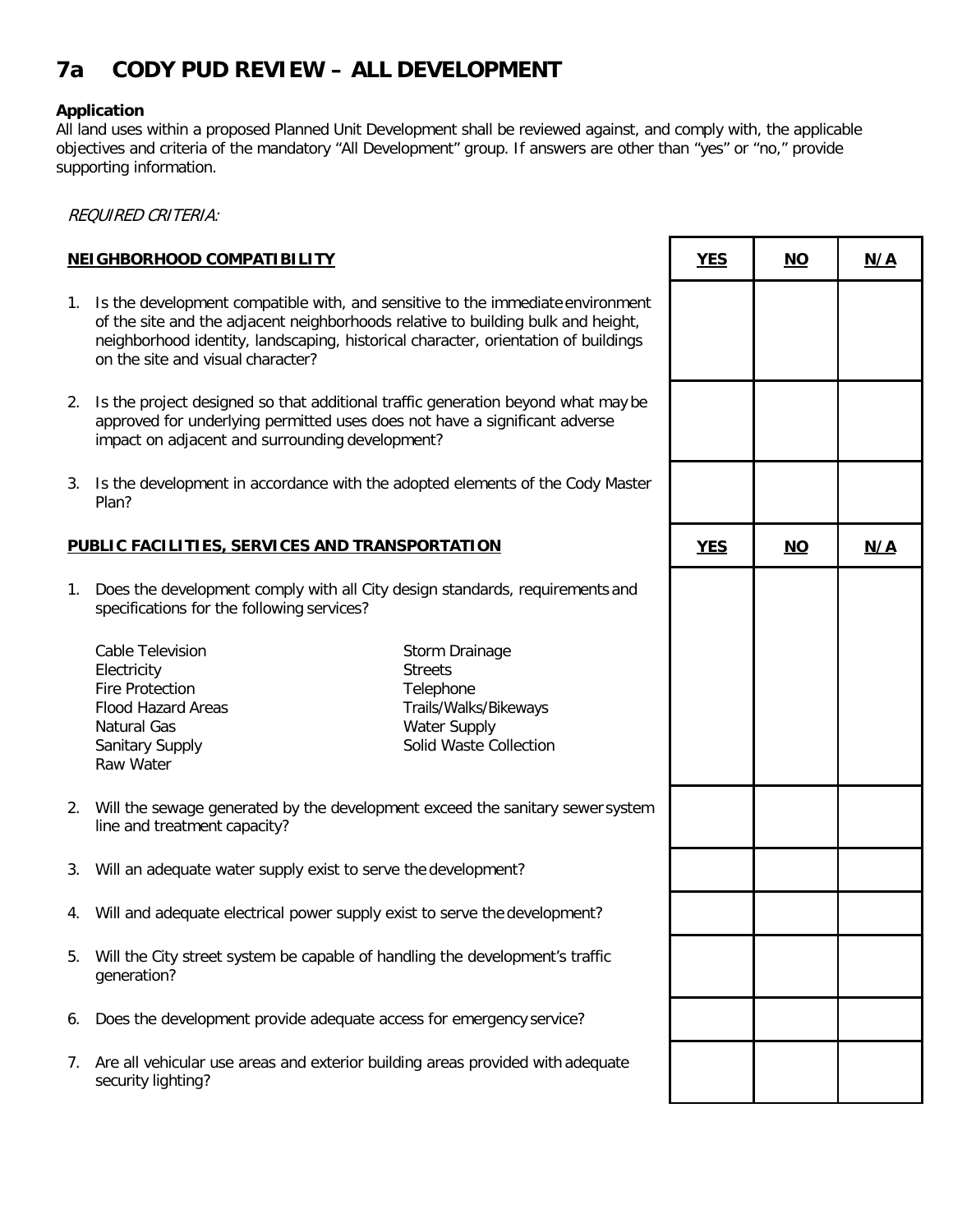| <b>NATURAL RESOURCES</b>                                                                                                                                                                                                                                                                                                                                                                                      | <b>YES</b> | <u>NO</u>                 | N/A |
|---------------------------------------------------------------------------------------------------------------------------------------------------------------------------------------------------------------------------------------------------------------------------------------------------------------------------------------------------------------------------------------------------------------|------------|---------------------------|-----|
| 1. Have precautions been taken to minimize hazards to life or property due to any<br>natural resources or conditions?                                                                                                                                                                                                                                                                                         |            |                           |     |
| 2. Have known areas of natural or geological hazard (e.g. unstable or potentially<br>unstable slopes, faulting, landslides, rockfalls, flood and wildfire, etc.) or soil<br>conditions unfavorable to urban development had special engineering precautions<br>taken to overcome natural constraints, or have these areas been set aside from<br>development?                                                 |            |                           |     |
| Does the project preserve or replace existing natural vegetation?<br>3.                                                                                                                                                                                                                                                                                                                                       |            |                           |     |
| 4. Have special precautions been taken to preserve existing wildlife habitats, natural<br>wildlife food sources, or are these areas being preserved?                                                                                                                                                                                                                                                          |            |                           |     |
| 5. If the proposed project is located within a locally designated Historical District or<br>includes a locally designated landmark structure, is the project in conformance<br>with the applicable regulations and/or ordinances?                                                                                                                                                                             |            |                           |     |
| <b>ENVIRONMENTAL STANDARDS</b>                                                                                                                                                                                                                                                                                                                                                                                | <b>YES</b> | $\underline{\mathsf{NO}}$ | N/A |
| 1. Will the project conform to applicable local, state and federal air quality<br>standards, including, but not limited to: odor, dust, fumes or gases which are<br>noxious, toxic or corrosive, suspended solid or liquid particles, or any air<br>contaminant which may obscure an observer's vision or impair breathing?                                                                                   |            |                           |     |
| 2. Will the project conform to applicable local, state and federal water quality<br>standards, including, but not limited to: erosion and sedimentation, runoff control,<br>discharge of solid wastes, and discharge of hazardous substances?                                                                                                                                                                 |            |                           |     |
| 3. Can the proposed land uses and activities be conducted so that noise generated<br>shall not disrupt neighboring land uses? Detailed plans for the elimination of<br>objectionable noises are required before the issuance of a building permit.                                                                                                                                                            |            |                           |     |
| 4. If the proposed activities produce glare or heat, whether direct or reflected, is the<br>operation conducted within an enclosed building or with other effective screening<br>in such a manner as to make such glare or heat completely imperceptible from<br>any point along the property line? Detailed plans for the elimination of glare or<br>heat are required before issuance of a building permit. |            |                           |     |
| 5. Is the exterior lighting, except for warning, emergency or traffic signals, installed<br>in such a manger than the light source is shielded to prevent excessive glare on<br>public streets and walkways or into any residential area? The installation or<br>erection of any lighting, which may be confused with warning signals or traffic<br>signals, shall not be permitted.                          |            |                           |     |
| 6. Will all sewerage and industrial wastes be treated and disposed of in such a<br>manner as to comply with applicable local, state and federal standards? Detailed<br>plans for waste disposal are required before issuance of a building permit.                                                                                                                                                            |            |                           |     |
|                                                                                                                                                                                                                                                                                                                                                                                                               |            |                           |     |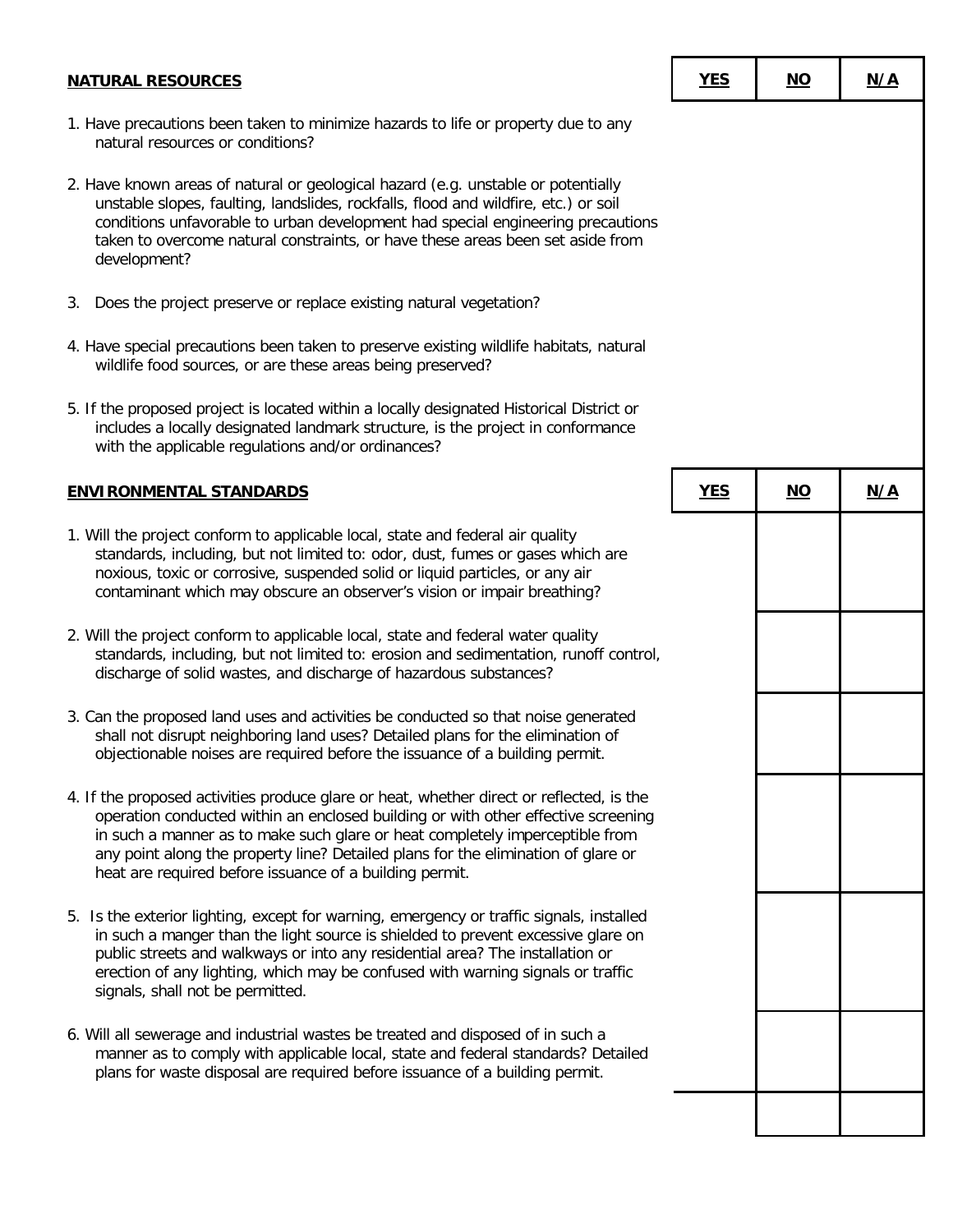## **SITE DESIGN YES NO N/A** 1. Are the elements of the site plan (e.g. buildings, circulation open space and landscaping, etc.) arranged on the site so that the activities are integrated with the organizational scheme of the community and neighborhood? 2. Are the elements of the site plan (e.g. buildings, circulation, open space and landscaping, etc.) designed and arranged to produce an efficient functionally organized and cohesive Planned Unit Development? 3. Is the design and arrangement of elements of the site plan (e.g. buildings, circulation, open space and landscaping, etc.) in harmony with the existing natural topography, natural water bodies and watercourses, existing vegetation,

and other related factors?

- 4. Does the design and arrangement of elements of the site plan (e.g. building construction, orientation and placement, transportation networks, selection and placement of landscape materials) contribute to the overall reduction of energy use by the project?
- 5. Are the elements of the site plan (e.g. buildings, circulation, common area and landscaping, etc.) designed and arranged to maximize the privacy by the residents of the project?
- 6. Does the design and arrangement of buildings, streets, signs and common areas contribute to the overall aesthetic quality of the site configuration, and provide the required minimum common area?
- 7. Does the street and parking system provide for the smooth, safe and convenient movement of vehicles both on and off the site?
- 8. Does the development satisfy the parking capacity requirements of the City of Cody and provide adequate space suited to the loading and unloading of persons, materials and goods from vehicles?
- 9. Is the active recreational area suitably located and accessible to the residential units it is intended to serve and is adequate screening provided to ensure privacy and quiet for neighboring residential uses?
- 10. Is the pedestrian circulation system designed to assure that pedestrians can move safely and easily both within the site and between properties and activities within the neighborhood?
- 11. Is the development being properly integrated into development and circulation patterns of adjacent and nearby neighborhoods?
- 12. Does the pedestrian circulation system incorporate design features to enhance convenience, safety and amenity across parking lots and streets, including, but not limited to, paving patterns, grade differences, landscaping and lighting?
- 13. Does the pedestrian and bicycle trail system adequately connect to the systems in adjacent developments?

| <u>:S</u> | $\underline{\mathsf{NO}}$ | N/A |
|-----------|---------------------------|-----|
|           |                           |     |
|           |                           |     |
|           |                           |     |
|           |                           |     |
|           |                           |     |
|           |                           |     |
|           |                           |     |
|           |                           |     |
|           |                           |     |
|           |                           |     |
|           |                           |     |
|           |                           |     |
|           |                           |     |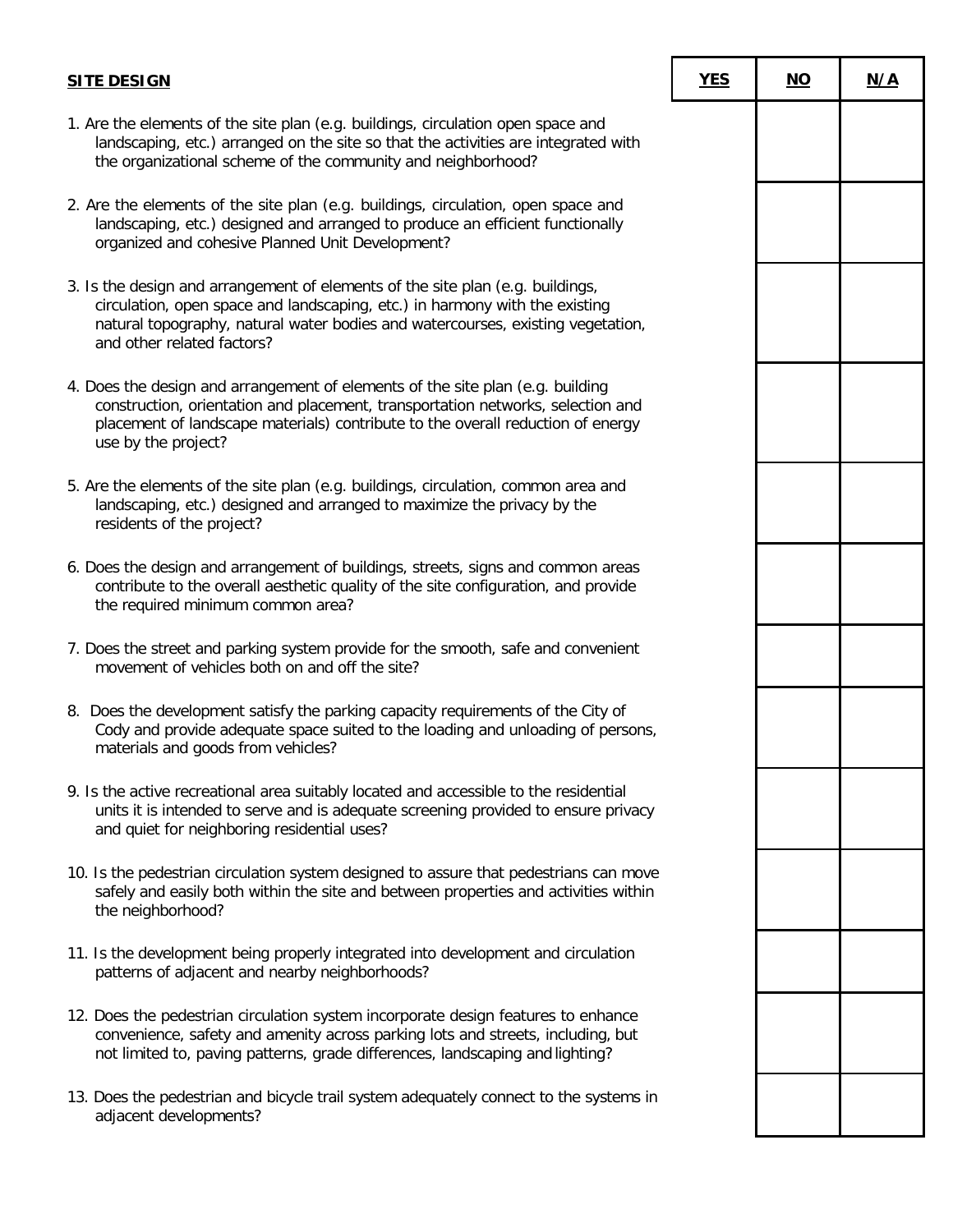- 14. Does the landscape plan enhance the appearance of vehicular use, open space and pedestrian areas which contribute to their usage and visual appearance?
- 15. Does the landscaping plan enhance the appearance of the buildings?
- 16. Does the landscape plan screen utility boxes, parking areas, loading areas, trash containers, outside storage areas, blank walls or fences and other areas of low visual interest from roadways, pedestrian areas and public view?
- 17. If the development is adjacent to an existing or approved public park or public open space area, have provisions been made in the site plan to avoid interfering with public access to that area?
- 18. Will all signs in the project be in compliance with the provisions of the City of Cody sign code?
- 19. Will all signs in the project be compatible in scale and character to neighboring development?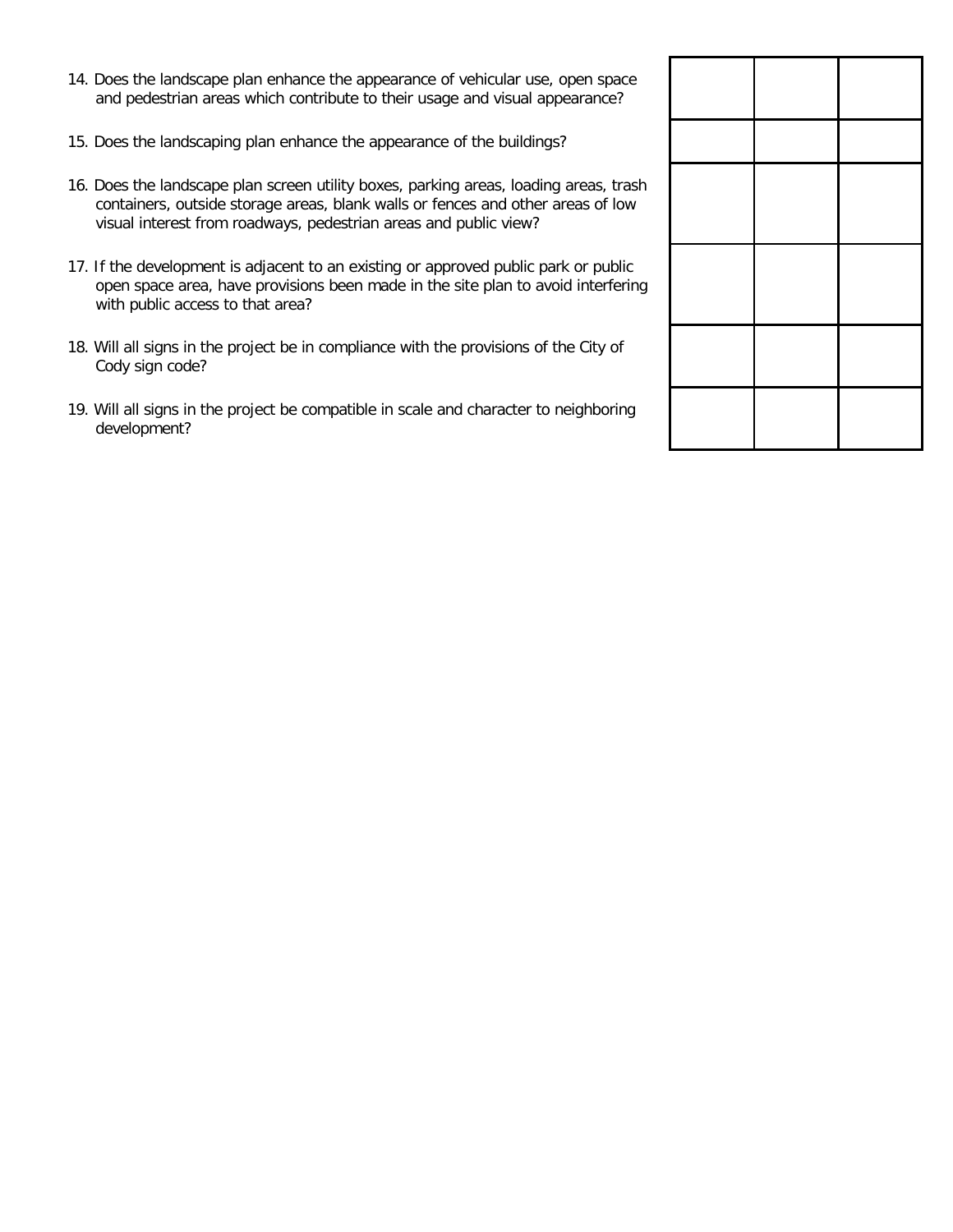# **7b CODY PUD REVIEW – RESIDENTIAL DEVELOPMENT**

#### **Application**

Planned Unit Developments in residential areas may include a variety of housing types, designed to enhance the natural environment, conserve energy, recognize and, to the extent possible, preserve and promote the unique character of neighborhoods with provisions for a mix of limited commercial development. Commercial development must be sited and designed such that the activities present will not detrimentally affect the adjacent residential neighborhood.

| <b>REQUIRED CRITERIA:</b> |                                                                                                                                                                                                                                                                                                                            | <b>YES</b> | $NO$ | N/A |
|---------------------------|----------------------------------------------------------------------------------------------------------------------------------------------------------------------------------------------------------------------------------------------------------------------------------------------------------------------------|------------|------|-----|
|                           | 1. On a gross acreage basis, is the average density in the project at least three (3)<br>dwelling units per acre (calculated for residential portion of the site only)?                                                                                                                                                    |            |      |     |
| 2.                        | Does the project provide for outdoor areas (e.g. private yards, patios and<br>balconies, etc.) for use by the residents of the project, which are sufficient in size<br>and have adequate light, sun, ventilation, privacy and convenient access to the<br>household unit they are intended to serve?                      |            |      |     |
| 3.                        | Does the project provide for outdoor areas for use by the residents as<br>recreational, active or passive, activities?                                                                                                                                                                                                     |            |      |     |
| 4.                        | Does the project encourage a mix of land uses?                                                                                                                                                                                                                                                                             |            |      |     |
| 5.                        | Is the project within one (1) miles of an existing or approved public school, child<br>care center, major employment center, or public neighborhood or community<br>park?                                                                                                                                                  |            |      |     |
| 6.                        | Is the project within two (2) miles of an existing or approved<br>community/shopping center?                                                                                                                                                                                                                               |            |      |     |
| 7.                        | Is the project within one-half (1/2) mile of an existing collector or arterial street?                                                                                                                                                                                                                                     |            |      |     |
| 8.                        | If offices or commercial development are proposed within the project, is less than<br>twenty percent (20%) of the PUD designated to be used for offices or commercial<br>activities?                                                                                                                                       |            |      |     |
| 9.                        | If the project contains commercial development, is the project located at the<br>intersection of arterial streets or arterial and collector streets?                                                                                                                                                                       |            |      |     |
|                           | 10. In a mixed-use project containing commercial development, has the project been<br>sited and designed such that the commercial activities present will not negatively<br>affect the adjacent on-site residential uses and has the commercial area been<br>developed at a scale compatible with residential development? |            |      |     |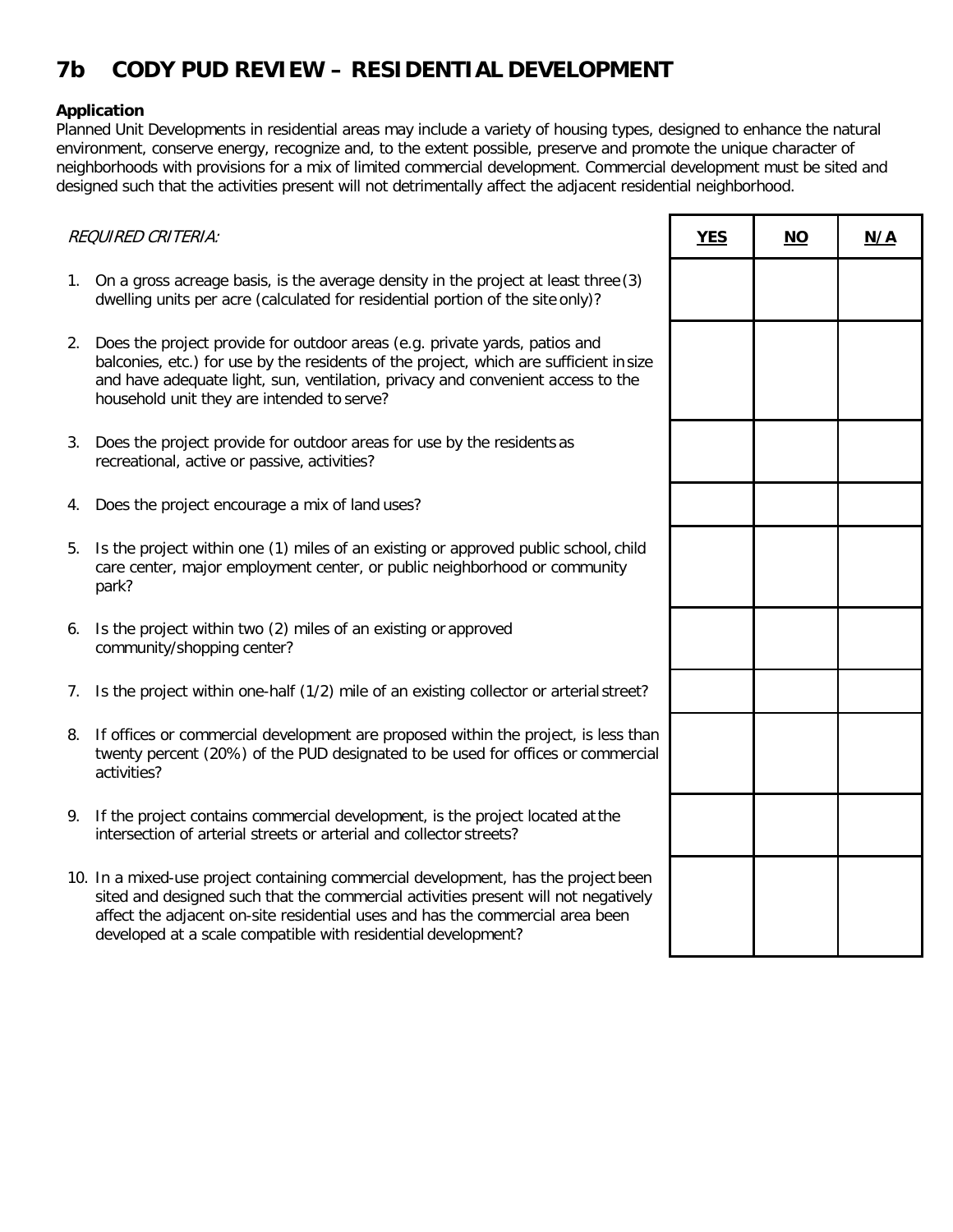## **7c CODY PUD REVIEW – COMMERCIAL DEVELOPMENT**

### **Application**

Planned Unit Developments in commercial areas may include commercial and/or multi-family development, however, adequate but controlled access to arterial streets is essential. Activities would include a broad range of retail and service establishments designed to serve consumer demands to the City of Cody and adjacent areas.

| REQUIRED CRITERIA |                                                                                                                                                                                                                                                                                                                             | <b>YES</b> | <u>NO</u> | N/A |
|-------------------|-----------------------------------------------------------------------------------------------------------------------------------------------------------------------------------------------------------------------------------------------------------------------------------------------------------------------------|------------|-----------|-----|
| 1.                | Are all refuse storage facilities planned to take place within an enclosed structure<br>or completely screened from off-site view?                                                                                                                                                                                          |            |           |     |
| 2.                | Is the project contiguous to an arterial street?                                                                                                                                                                                                                                                                            |            |           |     |
| 3.                | Does the project contain at least one acre of land?                                                                                                                                                                                                                                                                         |            |           |     |
| 4.                | Does the project contain two or more significant uses (for instance, retail, office,<br>residential, hotel/motel and recreation?                                                                                                                                                                                            |            |           |     |
| 5.                | Is there direct vehicular and pedestrian access to on-site parking areas?                                                                                                                                                                                                                                                   |            |           |     |
| 6.                | Does the project encourage infill with at least 1/4 of its property boundary<br>contiguous to existing development?                                                                                                                                                                                                         |            |           |     |
| 7.                | If the project includes residential development, have exceptional or unique design<br>methods been incorporated to mitigate the impacts of conflicting land uses (i.e.<br>landscape and architectural design, extensive open space, recreation center(s),<br>maximum traffic efficiency, screening of residential parking)? |            |           |     |